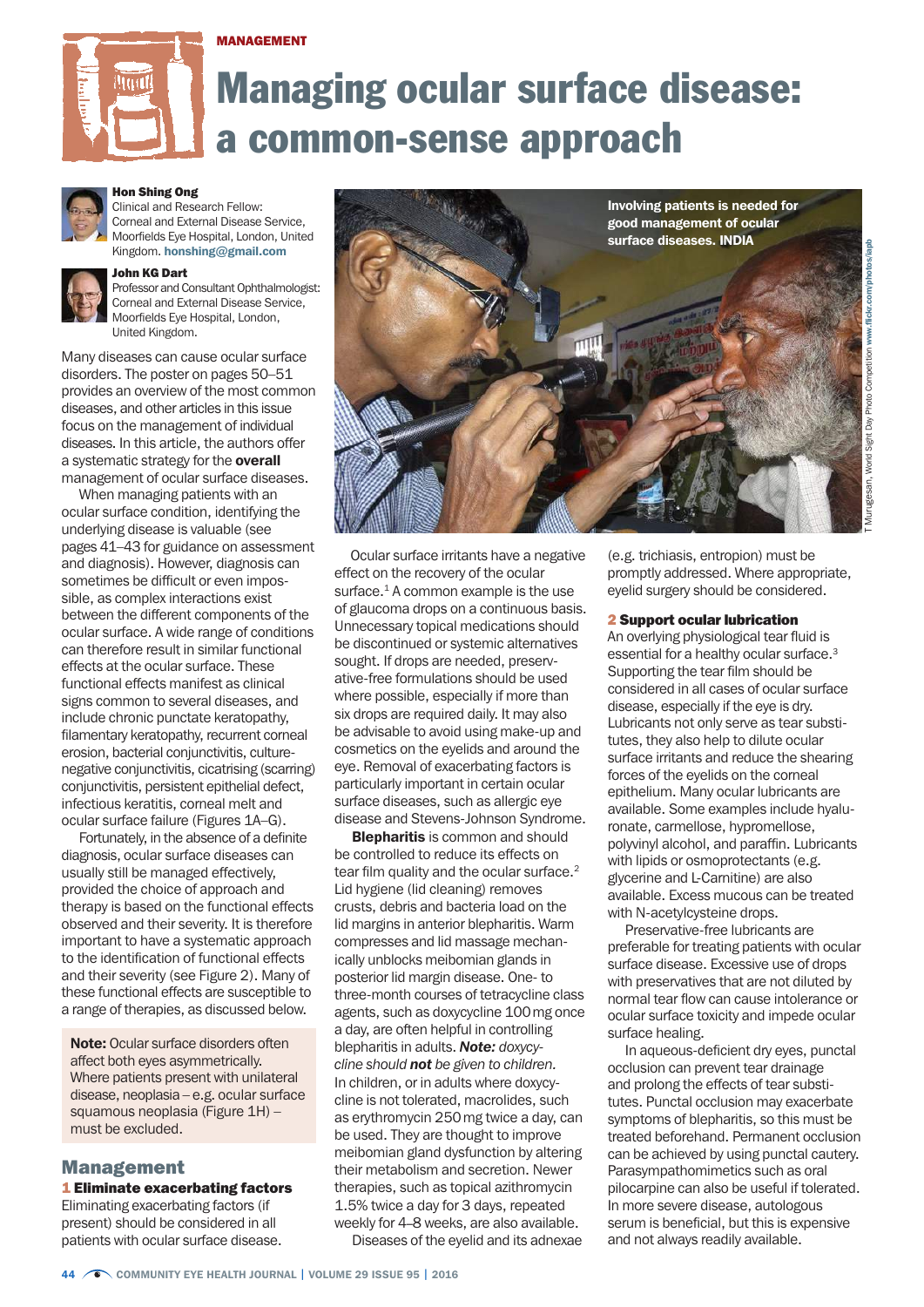*Figure 1. Functional effects (clinical signs) of ocular surface disorders*



Chronic punctate keratopathy with associated filaments (Rose Bengal stain)



ohn KG Dart John KG Dart

John KG Dart

lohn KG Dart

John KG Dart

John KG Dart

Cicatrising conjunctival changes (subepithelial fibrosis of the tarsal conjunctiva and forniceal shortening)



Microbial keratitis caused by *Candida species*



Ocular surface failure (conjunctivalisation, opacification and vascularisation of the cornea)

#### 3 Consider therapeutic contact lenses

Therapeutic contact lenses (TCL) can be useful in severe dry eye diseases and persistent epithelial defects. Proposed mechanisms of action include modification of lid-tear-ocular surface interactions, retention of fibrin matrix on the surface of an injured cornea, and retention of tears under rigid lenses. In



Bacterial conjunctivitis

Large persistent epithelial defect in a vascularised cornea

*Figure 2. Ophthalmological assessment of a patient with ocular surface disease*

Assess facial and periocular skin, eyelids, and conjunctival inflammation in normal light (preferably daylight)

Perform a slit lamp examination without eyelid manipulation to assess the lid margins and position, eyelashes, punctae, tear meniscus, and tear film quality

Instil unpreserved dilute fluorescein into the tear meniscus (e.g. using a fluorescein strip wet with unpreserved saline)

Wait 1 minute and assess tear film break-up time over 10 seconds. Look for focal areas of irregularity and break-up

Assess for the presence of punctate stain on the cornea and conjunctiva, including the superior limbus

Assess the bulbar conjunctiva (for scarring, keratinisation, symblephara), fornices, limbus, and cornea (for focal abnormal wetting, filaments, thinning, infiltrates, keratinisation, scarring and vascularisation)

Evert the lids and assess the tarsal conjunctiva with white light and blue light for infiltrate, papillae, and follicles

Perform Schirmer's test for 5 minutes without anaesthesia. Test corneal sensation with cotton-tipped bud or Cochet and Bonnet anaesthesiometer

Press on lids and examine meibomian gland secretion

Instil lignocaine and fluorescein and use Lissamine Green (+/- Rose Bengal)\* if no surface stain is found with fluorescein

\*Rose Bengal is no longer available in some countries.

#### 4 Control ocular surface inflammation

An inflammatory component is seen in almost every form of ocular surface condition. Some clinical features of ocular surface inflammation include pain, conjunctival injection (redness), dilatation of conjunctival blood vessels, limbitis, conjunctival swelling (chemosis), redness *Continues overleaf* ➤



Central corneal melt



Ocular surface squamous neoplasia

aqueous tear deficiency, hydrogel TCL should be avoided as the risk of infection is high. In very dry eyes, soft or silicone hydrogel TCL do not work well as they tighten up and reduce oxygen transmission. Rigid gas-permeable scleral TCL cover the cornea and most of the conjunctiva. This can prevent excessive tear evaporation and protects the ocular surface from abnormal lids.